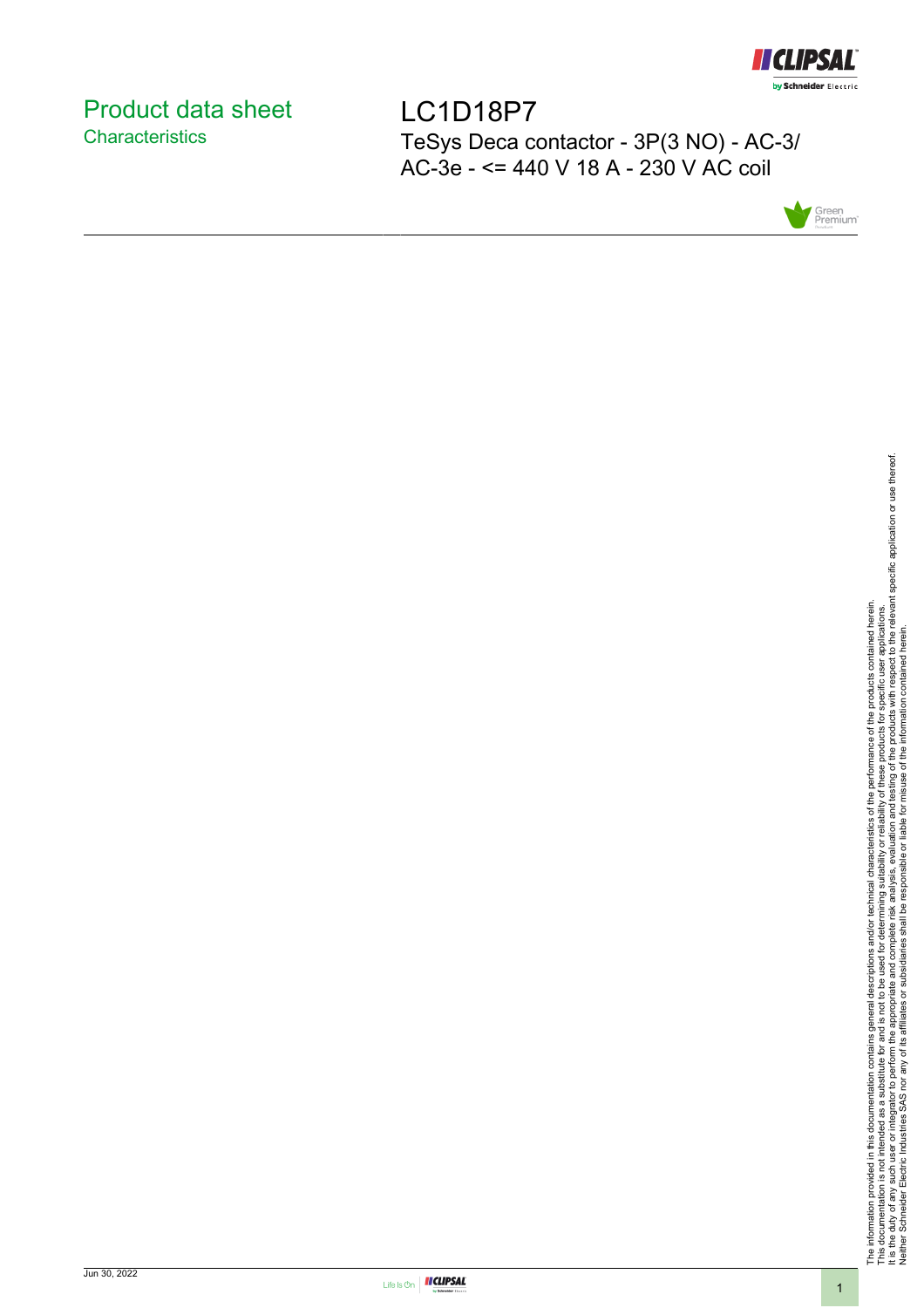

| Main                                           |                                                                                                                                                                                                                                                                                                                                                                                                                                               |
|------------------------------------------------|-----------------------------------------------------------------------------------------------------------------------------------------------------------------------------------------------------------------------------------------------------------------------------------------------------------------------------------------------------------------------------------------------------------------------------------------------|
| Range                                          | TeSys<br><b>TeSys Deca</b>                                                                                                                                                                                                                                                                                                                                                                                                                    |
| Product name                                   | TeSys D<br><b>TeSys Deca</b>                                                                                                                                                                                                                                                                                                                                                                                                                  |
| Product or component<br>type                   | Contactor                                                                                                                                                                                                                                                                                                                                                                                                                                     |
| Device short name                              | LC <sub>1</sub> D                                                                                                                                                                                                                                                                                                                                                                                                                             |
| Contactor application                          | Motor control<br>Resistive load                                                                                                                                                                                                                                                                                                                                                                                                               |
| Utilisation category                           | $AC-3$<br>$AC-1$<br>$AC-4$<br>AC-3e                                                                                                                                                                                                                                                                                                                                                                                                           |
| Poles description                              | 3P                                                                                                                                                                                                                                                                                                                                                                                                                                            |
| Power pole contact<br>composition              | 3 NO                                                                                                                                                                                                                                                                                                                                                                                                                                          |
| [Ue] rated operational<br>voltage              | Power circuit: <= 690 V AC 25400 Hz<br>Power circuit: $\leq$ 300 V DC                                                                                                                                                                                                                                                                                                                                                                         |
| [le] rated operational<br>current              | 18 A (at <60 °C) at <= 440 V AC AC-3 for power<br>circuit<br>32 A (at <60 °C) at <= 440 V AC AC-1 for power<br>circuit<br>18 A (at <60 °C) at <= 440 V AC AC-3e for power<br>circuit                                                                                                                                                                                                                                                          |
| Motor power kW                                 | 4 KW at 220230 V AC 50/60 Hz (AC-3)<br>7.5 KW at 380400 V AC 50/60 Hz (AC-3)<br>9 KW at 415440 V AC 50/60 Hz (AC-3)<br>10 KW at 500 V AC 50/60 Hz (AC-3)<br>10 KW at 660690 V AC 50/60 Hz (AC-3)<br>4 KW at 400 V AC 50/60 Hz (AC-4)<br>4 KW at 220230 V AC 50/60 Hz (AC-3e)<br>7.5 KW at 380400 V AC 50/60 Hz (AC-3e)<br>9 KW at 415440 V AC 50/60 Hz (AC-3e)<br>10 KW at 500 V AC 50/60 Hz (AC-3e)<br>10 kW at 660690 V AC 50/60 Hz (AC-3e) |
| Motor power HP (UL /<br>CSA)                   | 1 Hp at 115 V AC 50/60 Hz for 1 phase motors<br>3 Hp at 230/240 V AC 50/60 Hz for 1 phase motors<br>5 Hp at 200/208 V AC 50/60 Hz for 3 phases motors<br>5 Hp at 230/240 V AC 50/60 Hz for 3 phases motors<br>10 Hp at 460/480 V AC 50/60 Hz for 3 phases<br>motors<br>15 hp at 575/600 V AC 50/60 Hz for 3 phases motors                                                                                                                     |
| Control circuit type                           | AC at 50/60 Hz                                                                                                                                                                                                                                                                                                                                                                                                                                |
| [Uc] control circuit<br>voltage                | 230 V AC 50/60 Hz                                                                                                                                                                                                                                                                                                                                                                                                                             |
| Auxiliary contact<br>composition               | 1 NO + 1 NC                                                                                                                                                                                                                                                                                                                                                                                                                                   |
| [Uimp] rated impulse<br>withstand voltage      | 6 kV conforming to IEC 60947                                                                                                                                                                                                                                                                                                                                                                                                                  |
| Overvoltage category                           | Ш                                                                                                                                                                                                                                                                                                                                                                                                                                             |
| [Ith] conventional free<br>air thermal current | 10 A (at 60 °C) for signalling circuit<br>32 A (at 60 °C) for power circuit                                                                                                                                                                                                                                                                                                                                                                   |
| Irms rated making<br>capacity                  | 140 A AC for signalling circuit conforming to IEC<br>60947-5-1<br>250 A DC for signalling circuit conforming to IEC<br>60947-5-1<br>300 A at 440 V for power circuit conforming to IEC<br>60947                                                                                                                                                                                                                                               |
| Rated breaking capacity                        | 300 A at 440 V for power circuit conforming to IEC<br>60947                                                                                                                                                                                                                                                                                                                                                                                   |
| [Icw] rated short-time<br>withstand current    | 145 A 40 °C - 10 s for power circuit<br>240 A 40 °C - 1 s for power circuit<br>40 A 40 °C - 10 min for power circuit<br>84 A 40 °C - 1 min for power circuit<br>100 A - 1 s for signalling circuit<br>120 A - 500 ms for signalling circuit<br>140 A - 100 ms for signalling circuit                                                                                                                                                          |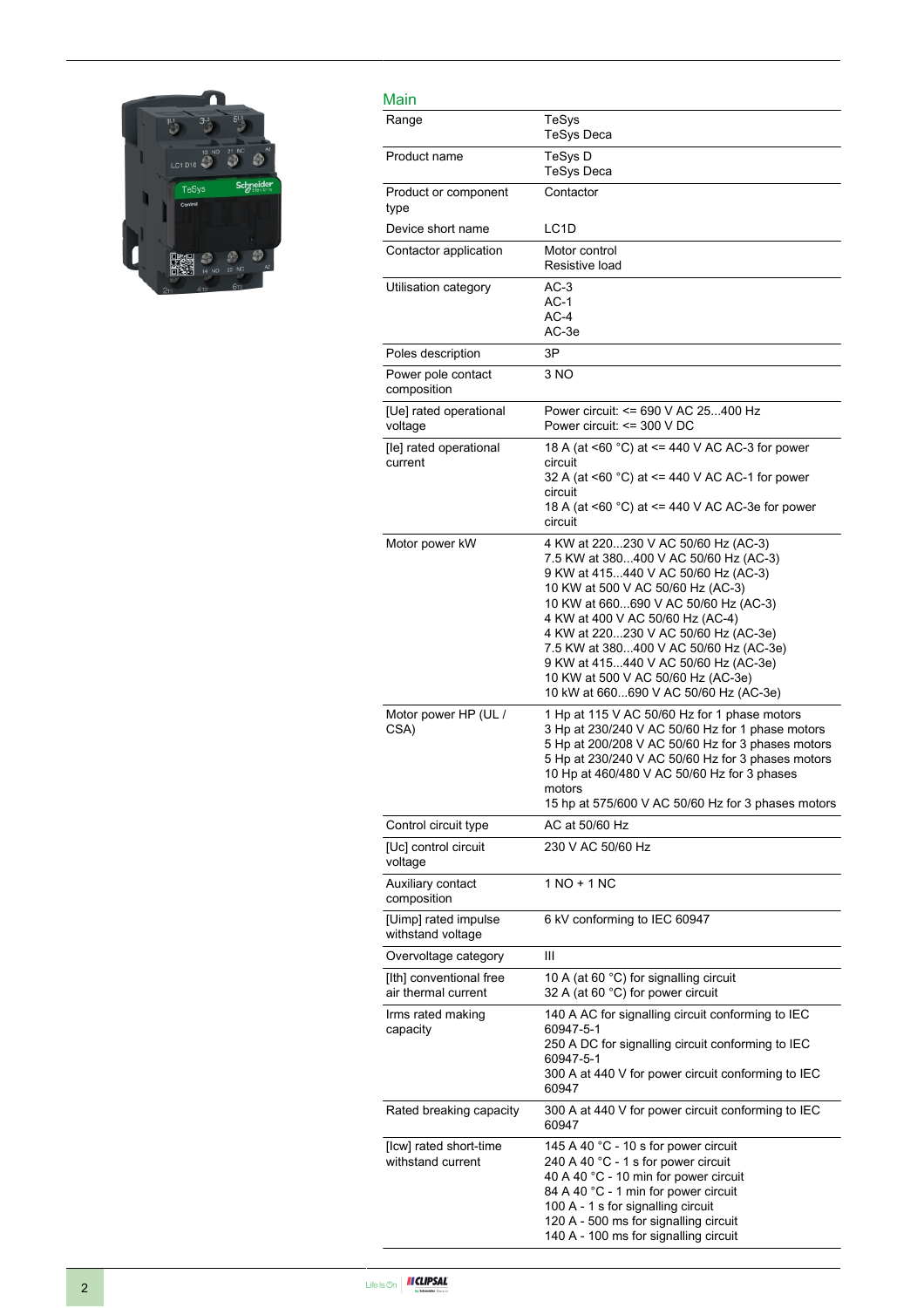| Associated fuse rating           | 10 A gG for signalling circuit conforming to IEC<br>60947-5-1<br>50 A gG at <= 690 V coordination type 1 for power<br>circuit<br>35 A gG at <= 690 V coordination type 2 for power<br>circuit                                                                                                                                                                                                                                                                                                                                                                                                                                                                                                                                                                                                                                                                                                                                                                                                                                                                                                                                                                                                                                                       |  |  |
|----------------------------------|-----------------------------------------------------------------------------------------------------------------------------------------------------------------------------------------------------------------------------------------------------------------------------------------------------------------------------------------------------------------------------------------------------------------------------------------------------------------------------------------------------------------------------------------------------------------------------------------------------------------------------------------------------------------------------------------------------------------------------------------------------------------------------------------------------------------------------------------------------------------------------------------------------------------------------------------------------------------------------------------------------------------------------------------------------------------------------------------------------------------------------------------------------------------------------------------------------------------------------------------------------|--|--|
| Average impedance                | 2.5 mOhm - Ith 32 A 50 Hz for power circuit                                                                                                                                                                                                                                                                                                                                                                                                                                                                                                                                                                                                                                                                                                                                                                                                                                                                                                                                                                                                                                                                                                                                                                                                         |  |  |
| [Ui] rated insulation<br>voltage | Power circuit: 690 V conforming to IEC 60947-4-1<br>Power circuit: 600 V CSA certified<br>Power circuit: 600 V UL certified<br>Signalling circuit: 690 V conforming to IEC 60947-1<br>Signalling circuit: 600 V CSA certified<br>Signalling circuit: 600 V UL certified                                                                                                                                                                                                                                                                                                                                                                                                                                                                                                                                                                                                                                                                                                                                                                                                                                                                                                                                                                             |  |  |
| Electrical durability            | 1.65 Mcycles 18 A AC-3 at Ue <= 440 V<br>1 Mcycles 32 A AC-1 at Ue <= 440 V<br>1.65 Mcycles 18 A AC-3e at Ue <= 440 V                                                                                                                                                                                                                                                                                                                                                                                                                                                                                                                                                                                                                                                                                                                                                                                                                                                                                                                                                                                                                                                                                                                               |  |  |
| Power dissipation per<br>pole    | 2.5 W AC-1<br>0.8 W AC-3<br>0.8 W AC-3e                                                                                                                                                                                                                                                                                                                                                                                                                                                                                                                                                                                                                                                                                                                                                                                                                                                                                                                                                                                                                                                                                                                                                                                                             |  |  |
| Front cover                      | With                                                                                                                                                                                                                                                                                                                                                                                                                                                                                                                                                                                                                                                                                                                                                                                                                                                                                                                                                                                                                                                                                                                                                                                                                                                |  |  |
| Mounting support                 | Rail<br>Plate                                                                                                                                                                                                                                                                                                                                                                                                                                                                                                                                                                                                                                                                                                                                                                                                                                                                                                                                                                                                                                                                                                                                                                                                                                       |  |  |
| Standards                        | CSA C22.2 No 14<br>EN 60947-4-1<br>EN 60947-5-1<br>IEC 60947-4-1<br>IEC 60947-5-1<br><b>UL 508</b><br>IEC 60335-1                                                                                                                                                                                                                                                                                                                                                                                                                                                                                                                                                                                                                                                                                                                                                                                                                                                                                                                                                                                                                                                                                                                                   |  |  |
| <b>Product certifications</b>    | UL<br>LROS (Lloyds register of shipping)<br>BV<br>CSA<br>GOST<br>GL<br>CCC<br><b>DNV</b><br><b>RINA</b><br><b>UKCA</b>                                                                                                                                                                                                                                                                                                                                                                                                                                                                                                                                                                                                                                                                                                                                                                                                                                                                                                                                                                                                                                                                                                                              |  |  |
| Connections - terminals          | Control circuit: screw clamp terminals 1 cable(s) 1<br>4 mm <sup>2</sup> flexible without cable end<br>Control circuit: screw clamp terminals 2 cable(s) 1<br>4 mm <sup>2</sup> flexible without cable end<br>Control circuit: screw clamp terminals 1 cable(s) 1<br>4 mm <sup>2</sup> flexible with cable end<br>Control circuit: screw clamp terminals 2 cable(s) 1<br>2.5 mm <sup>2</sup> flexible with cable end<br>Control circuit: screw clamp terminals 1 cable(s) 1<br>4 mm <sup>2</sup> solid without cable end<br>Control circuit: screw clamp terminals 2 cable(s) 1<br>4 mm <sup>2</sup> solid without cable end<br>Power circuit: screw clamp terminals 1 cable(s)<br>1.56 mm <sup>2</sup> flexible without cable end<br>Power circuit: screw clamp terminals 2 cable(s)<br>1.56 mm <sup>2</sup> flexible without cable end<br>Power circuit: screw clamp terminals 1 cable(s) 1<br>6 mm <sup>2</sup> flexible with cable end<br>Power circuit: screw clamp terminals 2 cable(s) 1<br>4 mm <sup>2</sup> flexible with cable end<br>Power circuit: screw clamp terminals 1 cable(s)<br>1.56 mm <sup>2</sup> solid without cable end<br>Power circuit: screw clamp terminals 2 cable(s) 1.5<br>6 mm <sup>2</sup> solid without cable end |  |  |
| Tightening torque                | Power circuit: 1.7 N.m - on screw clamp terminals -<br>with screwdriver flat $\varnothing$ 6 mm<br>Power circuit: 1.7 N.m - on screw clamp terminals -<br>with screwdriver Philips No 2<br>Control circuit: 1.7 N.m - on screw clamp terminals -<br>with screwdriver flat $\varnothing$ 6 mm<br>Control circuit: 1.7 N.m - on screw clamp terminals -<br>with screwdriver Philips No 2<br>Control circuit: 1.7 N.m - on screw clamp terminals -<br>with screwdriver pozidriv No 2<br>Power circuit: 1.7 N.m - on screw clamp terminals -<br>with screwdriver pozidriv No 2                                                                                                                                                                                                                                                                                                                                                                                                                                                                                                                                                                                                                                                                          |  |  |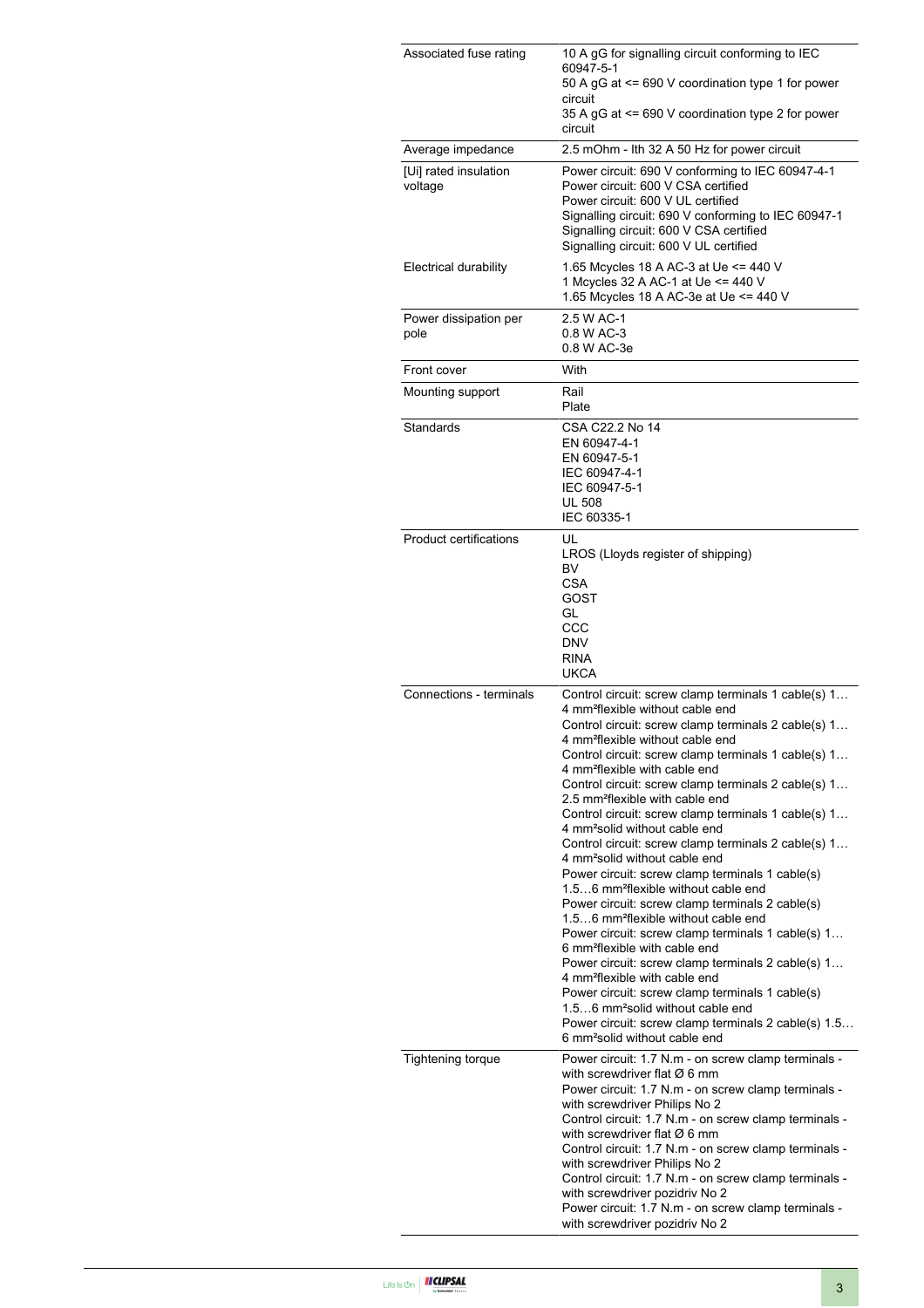| Operating time           | 1222 ms closing<br>419 ms opening                                                                                                                                          |
|--------------------------|----------------------------------------------------------------------------------------------------------------------------------------------------------------------------|
| Safety reliability level | B10d = 1369863 cycles contactor with nominal load<br>conforming to EN/ISO 13849-1<br>B10d = 20000000 cycles contactor with mechanical<br>load conforming to EN/ISO 13849-1 |
| Mechanical durability    | 15 Mcycles                                                                                                                                                                 |
| Maximum operating rate   | 3600 cyc/h 60 °C                                                                                                                                                           |

## **Complementary**

| Coil technology                 | Without built-in suppressor module                                                                                                                                                   |  |  |
|---------------------------------|--------------------------------------------------------------------------------------------------------------------------------------------------------------------------------------|--|--|
| Control circuit voltage limits  | 0.30.6 Uc (-4070 °C): drop-out AC 50/60 Hz<br>0.81.1 Uc (-4060 °C) operational AC 50 Hz<br>0.851.1 Uc (-4060 °C): operational AC 60 Hz<br>11.1 Uc (6070 °C): operational AC 50/60 Hz |  |  |
| Inrush power in VA              | 70 VA 60 Hz cos phi 0.75 (at 20 °C)<br>70 VA 50 Hz cos phi 0.75 (at 20 °C)                                                                                                           |  |  |
| Hold-in power consumption in VA | 7.5 VA 60 Hz cos phi 0.3 (at 20 °C)<br>7 VA 50 Hz cos phi 0.3 (at 20 °C)                                                                                                             |  |  |
| Heat dissipation                | 23 W at 50/60 Hz                                                                                                                                                                     |  |  |
| Auxiliary contacts type         | Type mechanically linked 1 NO + 1 NC conforming to IEC 60947-5-1<br>Type mirror contact 1 NC conforming to IEC 60947-4-1                                                             |  |  |
| Signalling circuit frequency    | 25400 Hz                                                                                                                                                                             |  |  |
| Minimum switching current       | 5 mA for signalling circuit                                                                                                                                                          |  |  |
| Minimum switching voltage       | 17 V for signalling circuit                                                                                                                                                          |  |  |
| Non-overlap time                | 1.5 Ms on de-energisation between NC and NO contact<br>1.5 ms on energisation between NC and NO contact                                                                              |  |  |
| Insulation resistance           | > 10 MOhm for signalling circuit                                                                                                                                                     |  |  |

#### Environment

| IP degree of protection                                                                                                                                                                               | IP20 front face conforming to IEC 60529                                |  |
|-------------------------------------------------------------------------------------------------------------------------------------------------------------------------------------------------------|------------------------------------------------------------------------|--|
| Climatic withstand                                                                                                                                                                                    | Conforming to IACS E10<br>Conforming to IEC 60947-1 Annex Q category D |  |
| Protective treatment                                                                                                                                                                                  | TH conforming to IEC 60068-2-30                                        |  |
| Pollution degree                                                                                                                                                                                      | 3                                                                      |  |
| Ambient air temperature for operation                                                                                                                                                                 | $-4060 °C$<br>6070 °C with derating                                    |  |
| Ambient air temperature for storage                                                                                                                                                                   | $-6080 °C$                                                             |  |
| Operating altitude                                                                                                                                                                                    | $03000$ m                                                              |  |
| Fire resistance                                                                                                                                                                                       | 850 °C conforming to IEC 60695-2-1                                     |  |
| Vibrations contactor open: 2 Gn, 5300 Hz<br>Mechanical robustness<br>Vibrations contactor closed: 4 Gn, 5300 Hz<br>Shocks contactor open: 10 Gn for 11 ms<br>Shocks contactor closed: 15 Gn for 11 ms |                                                                        |  |
| Height                                                                                                                                                                                                | 77 mm                                                                  |  |
| Width                                                                                                                                                                                                 | 45 mm                                                                  |  |
| Depth                                                                                                                                                                                                 | 86 mm                                                                  |  |
| Net weight                                                                                                                                                                                            | $0.33$ kg                                                              |  |

# Packing Units

| Unit Type of Package 1       | <b>PCE</b>      |
|------------------------------|-----------------|
| Number of Units in Package 1 |                 |
| Package 1 Weight             | 353.0 g         |
| Package 1 Height             | 5 cm            |
| Package 1 width              | 9 cm            |
| Package 1 Length             | $11 \text{ cm}$ |
| Unit Type of Package 2       | S <sub>02</sub> |
| Number of Units in Package 2 | 20              |
| Package 2 Weight             | 7.307 kg        |
| Package 2 Height             | $15 \text{ cm}$ |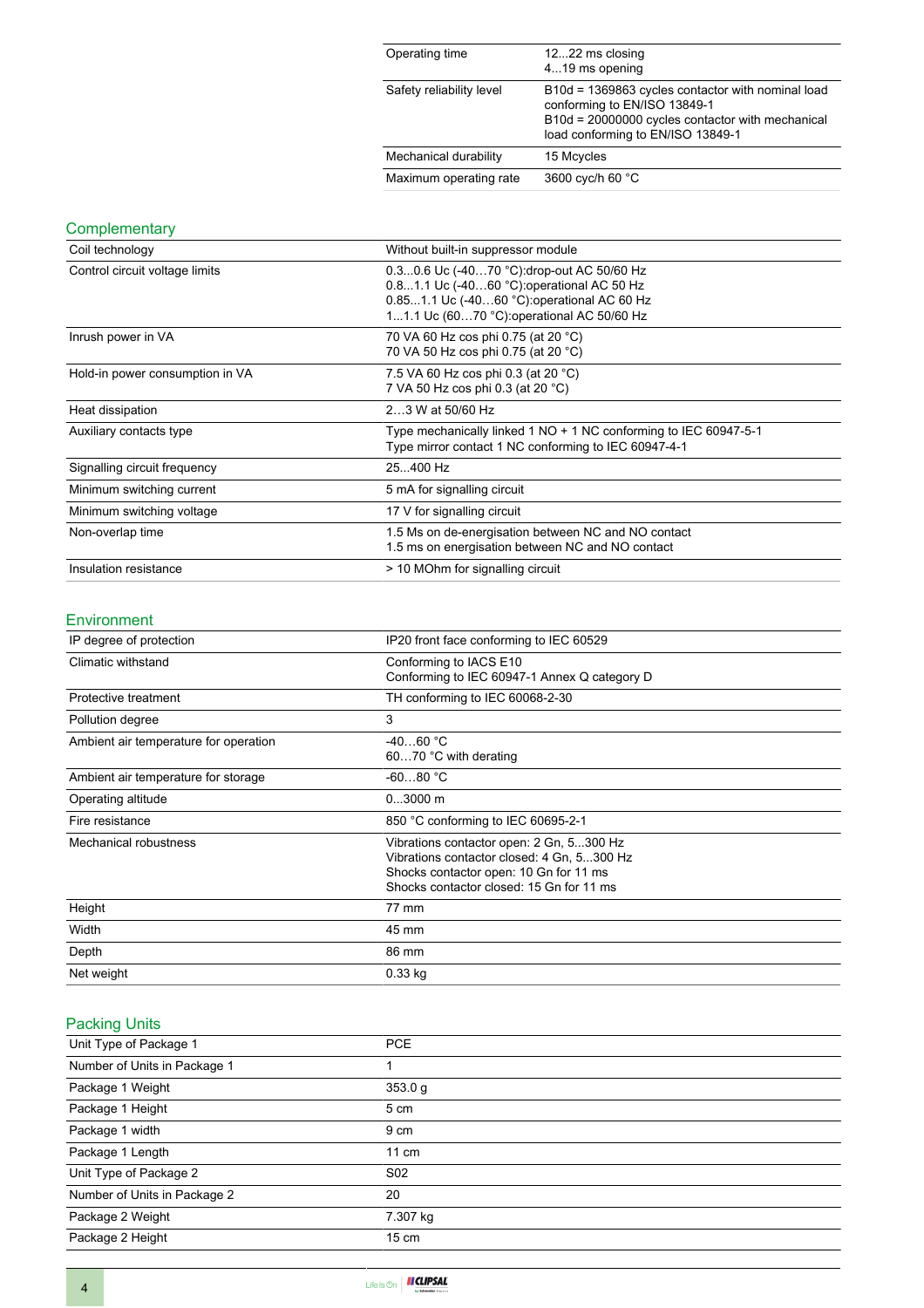| Package 2 width              | 30 cm      |
|------------------------------|------------|
| Package 2 Length             | 40 cm      |
| Unit Type of Package 3       | P06        |
| Number of Units in Package 3 | 320        |
| Package 3 Weight             | 124.912 kg |
| Package 3 Height             | 75 cm      |
| Package 3 width              | 80 cm      |
| Package 3 Length             | 60 cm      |

# Offer Sustainability

| Sustainable offer status        | Green Premium product                                                                                                          |  |
|---------------------------------|--------------------------------------------------------------------------------------------------------------------------------|--|
| <b>REACh Regulation</b>         | <b>REACh Declaration</b>                                                                                                       |  |
| REACh free of SVHC              | Yes                                                                                                                            |  |
| <b>EU RoHS Directive</b>        | Compliant EPEU RoHS Declaration                                                                                                |  |
| Toxic heavy metal free          | Yes                                                                                                                            |  |
| Mercury free                    | Yes                                                                                                                            |  |
| RoHS exemption information      | $E_{\text{Yes}}$                                                                                                               |  |
| China RoHS Regulation           | China RoHS Declaration                                                                                                         |  |
| <b>Environmental Disclosure</b> | Product Environmental Profile                                                                                                  |  |
| <b>Circularity Profile</b>      | End Of Life Information                                                                                                        |  |
| <b>WEEE</b>                     | The product must be disposed on European Union markets following specific<br>waste collection and never end up in rubbish bins |  |
| <b>PVC</b> free                 | Yes                                                                                                                            |  |
|                                 |                                                                                                                                |  |

### Contractual warranty

Warranty 18 months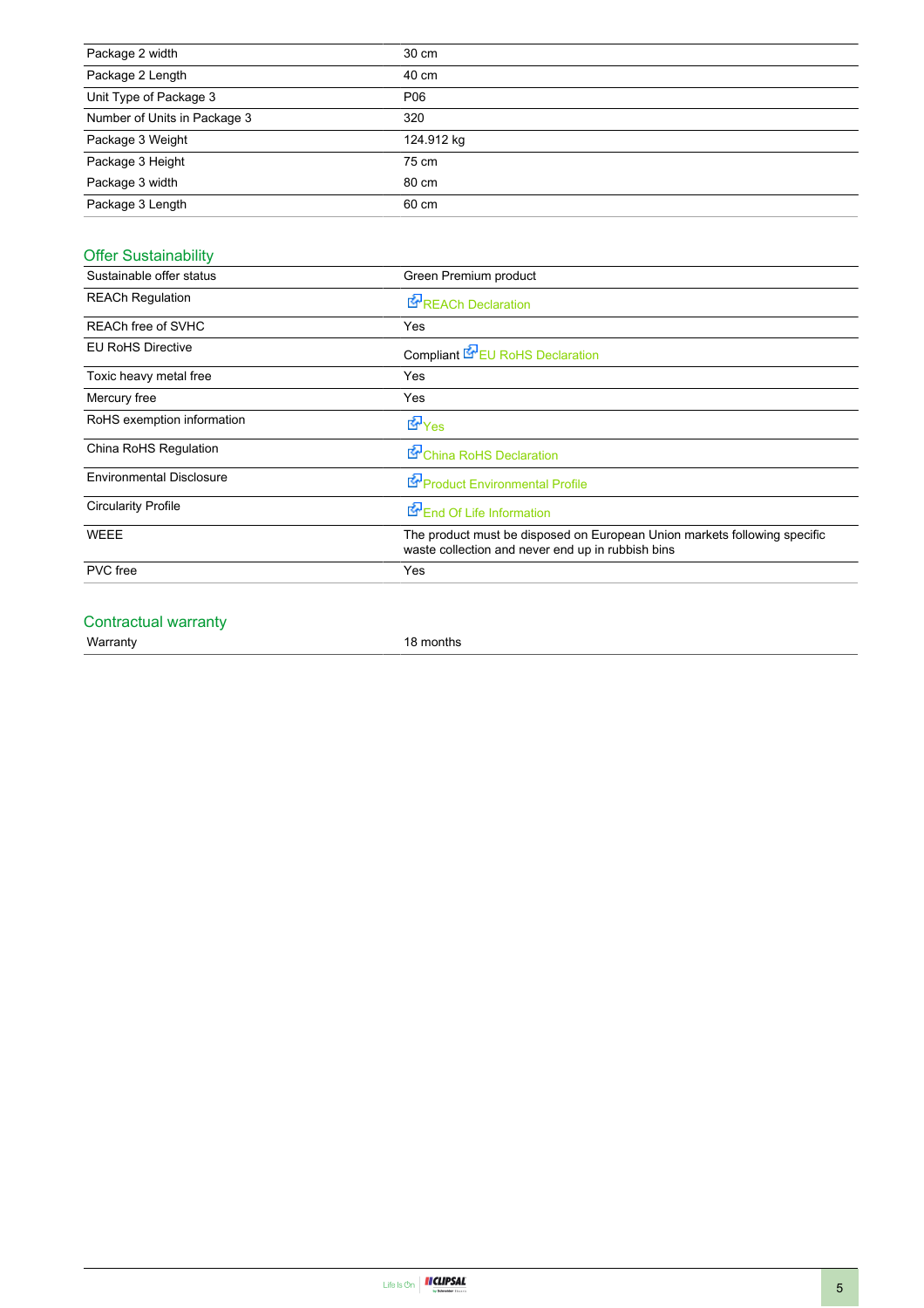Product data sheet Dimensions Drawings

# LC1D18P7

#### Dimensions



(1) Including LAD 4BB<br>(2) Minimum electrical

Minimum electrical clearance

| LC1                                            |                                   | D09D18      | D093D123             | D099D129 |
|------------------------------------------------|-----------------------------------|-------------|----------------------|----------|
| $\sf b$                                        | without add-on blocks             | 77          | 99                   | 80       |
| b1                                             | with LAD 4BB                      | 94          | 107                  | 95.5     |
| with LA4<br>$D \bullet 2$                      | $110^{(1)}$                       | $123^{(1)}$ | $111.5^{(1)}$        |          |
| with LA4<br>DF, DT                             | $119^{(1)}$                       | $132^{(1)}$ | 120.5 <sup>(1)</sup> |          |
| with LA4<br>DW, DL                             | $126^{(1)}$                       | $139^{(1)}$ | $127.5^{(1)}$        |          |
| $\mathbf c$                                    | without cover or add-on blocks    | 84          | 84                   | 84       |
| with<br>cover,<br>without<br>add-on<br>blocks  | 86                                | 86          | 86                   |          |
| c1                                             | with LAD N or C (2 or 4 contacts) | 117         | 117                  | 117      |
| $\mathtt{c2}$                                  | with LA6 DK10, LAD 6K10           | 129         | 129                  | 129      |
| c3                                             | with LAD T, R, S                  | 137         | 137                  | 137      |
| with LAD<br>T, R,<br>S and<br>sealing<br>cover | 141                               | 141         | 141                  |          |
| (1)                                            | Including LAD 4BB.                |             |                      |          |